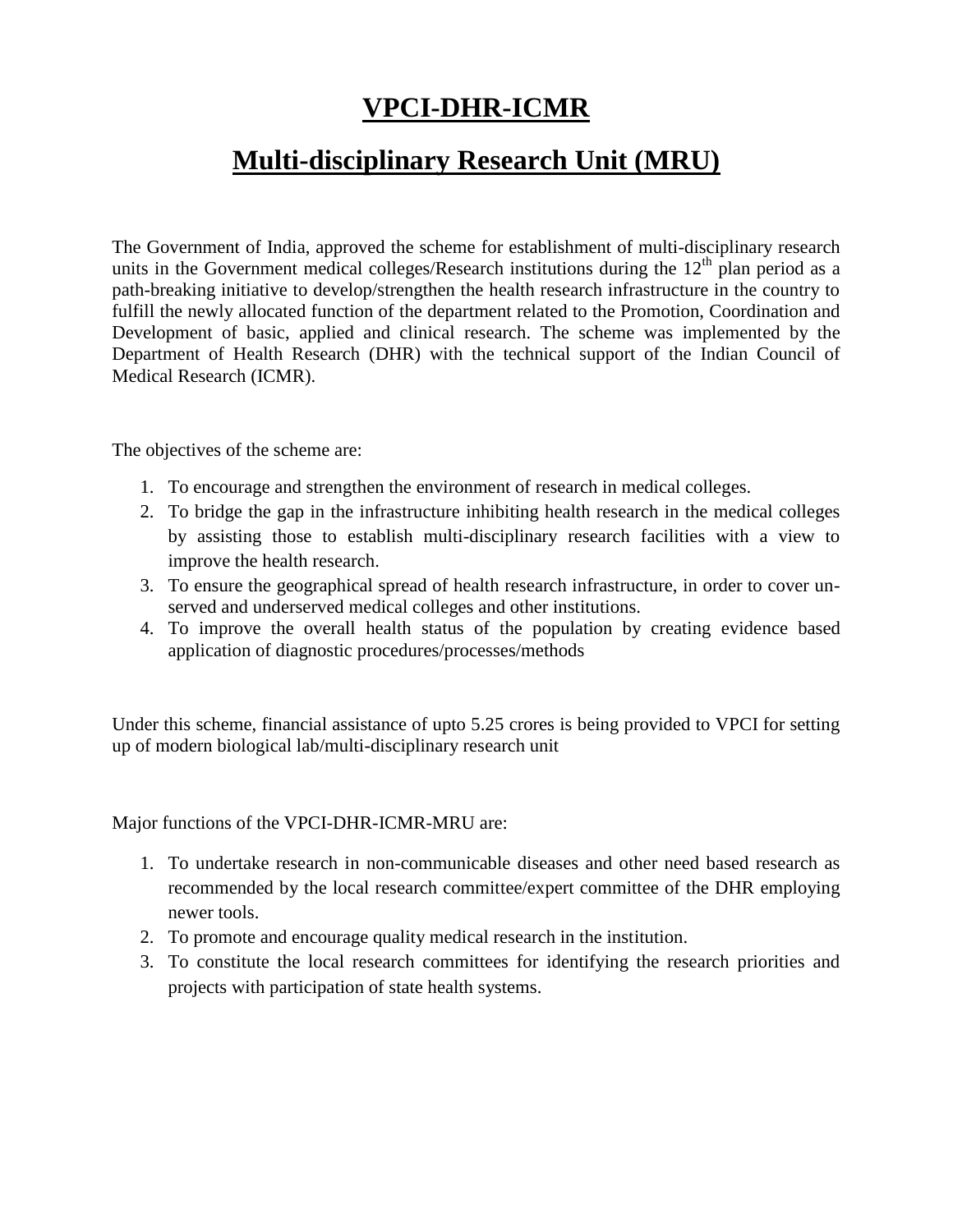

| <b>NOV 2012</b> | <b>LETTER FROM DHR FOR PROPOSALS FOR VPCI-MRU</b>              |
|-----------------|----------------------------------------------------------------|
| 7/3/2013        | <b>VPCI SENT PROPOSALS</b>                                     |
| 4/10/2013       | APPROVAL OF VPCI AS ONE MRU                                    |
| 31/12/2013      | RELEASE OF 1 <sup>ST</sup> INSTALMENT OF GRANT- IN-AID TO VPCI |
| 21/4/2014       | <b>LOCAL RAC WAS CONSTITUTED</b>                               |
|                 | Prof. K. Ravi - Chairman                                       |
|                 | Prof. S.K. Bansal - Member                                     |
|                 | Prof. S.K. Chhabra - Member                                    |
|                 | Dr. Malini Shariff - Member                                    |
|                 | Dr. Ritu Kulshrestha - Member Convener                         |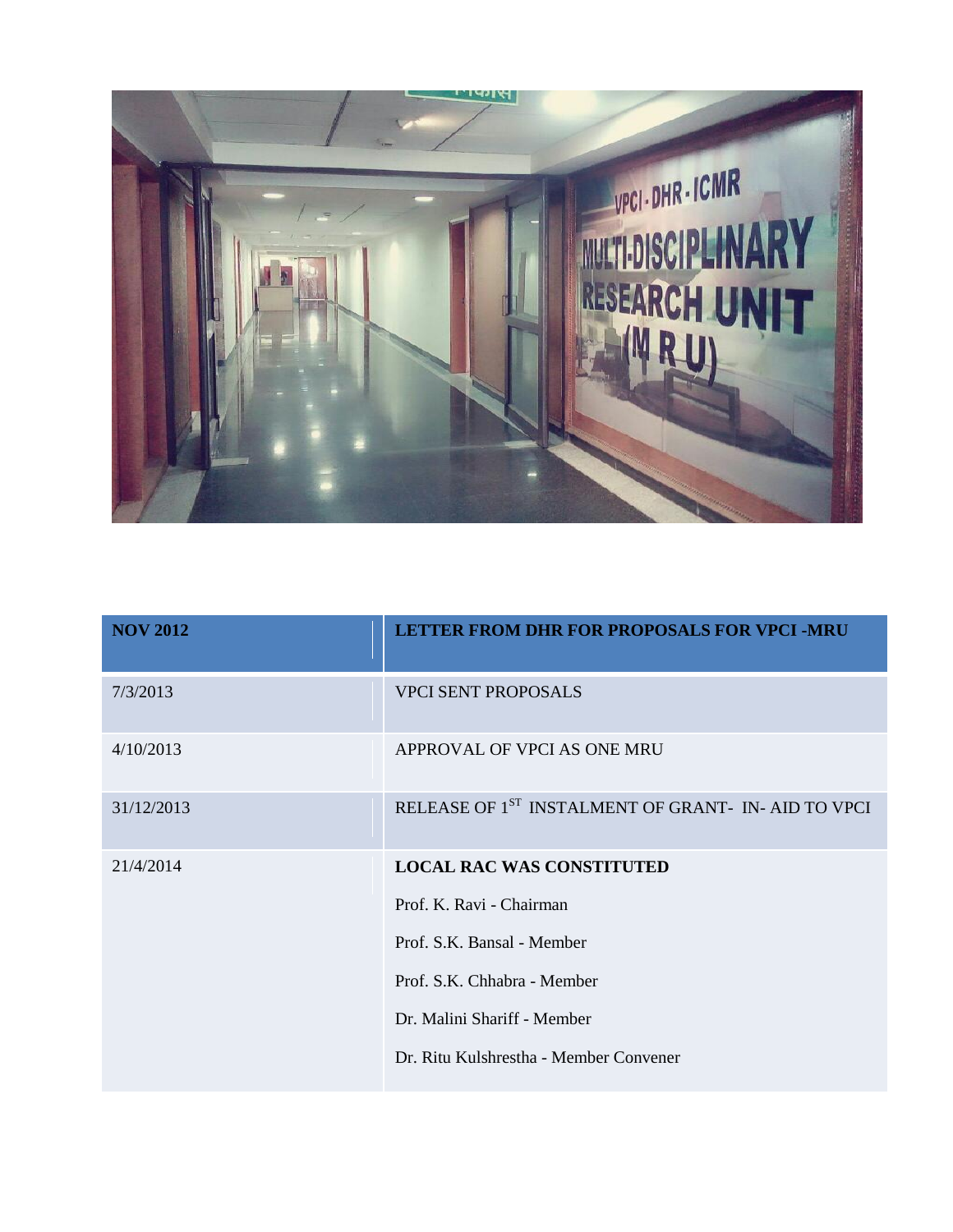| <b>Extended RAC</b>      | Prof SubrataSinha (AIIMS)<br>$\bullet$                                                       |  |
|--------------------------|----------------------------------------------------------------------------------------------|--|
|                          | Prof. Madan Mohan Chaturvedi (DU)<br>$\bullet$                                               |  |
|                          | Prof. B.D.Banerjee (UCMS)<br>$\bullet$                                                       |  |
|                          | *Prof. S.K. Bansal (VPCI)<br>$\bullet$                                                       |  |
|                          | Dr. Ritu Kulshrestha (VPCI)<br>$\bullet$                                                     |  |
|                          | Dr. Sunita Saxena (NIOP)<br>$\bullet$                                                        |  |
|                          | Prof. K.Ravi (Nodal Officer)**<br>$\bullet$                                                  |  |
|                          | *Prof S.K.Bansal was nominated as the Member Secretary- Nodal<br>Officer, MRU since May 2017 |  |
|                          | **Prof. K. Ravi, (Nodal Officer) superannuated on 03.04.2017                                 |  |
| <b>Present Local RAC</b> | Prof. S.K. Bansal - Chairman                                                                 |  |
|                          | Prof. Malini Shariff - Member                                                                |  |
|                          | Prof. Kavita Gulati - Member                                                                 |  |
|                          | Mr. P.R. Santhanam - Member                                                                  |  |
|                          | Dr. Ritu Kulshrestha - Member Secretary                                                      |  |

| S.No. | <b>Title of the Proposal</b>                                                                                                                                                                                                        | <b>Department</b>                                     |
|-------|-------------------------------------------------------------------------------------------------------------------------------------------------------------------------------------------------------------------------------------|-------------------------------------------------------|
| 1.    | To elucidate the role of CRTA ase induced epigenetic<br>modulation <i>via</i> acetylation by the novel mechanism in the<br>gene expression profile of lung carcinogenesis using<br>various polyphenols and their synthetic analogue | Department of Biochemistry<br>P.I.: Dr. V. Rohil      |
| 2.    | Extracellular matrix remodeling and expression of matrix<br>metalloproteinases in pulmonary fibrosis.                                                                                                                               | Department of Pathology<br>P.I.: Dr. Ritu Kulshrestha |

Research proposals by Dr.V. Rohil and Dr. Ritu Kulshrestha of the Departments of Biochemistry and Pathology, VPCI were approved during the year 2015-17. The projects were approved after evaluation of the projects by a two tier review by a technical screening committee and evaluation committee of the ICMR.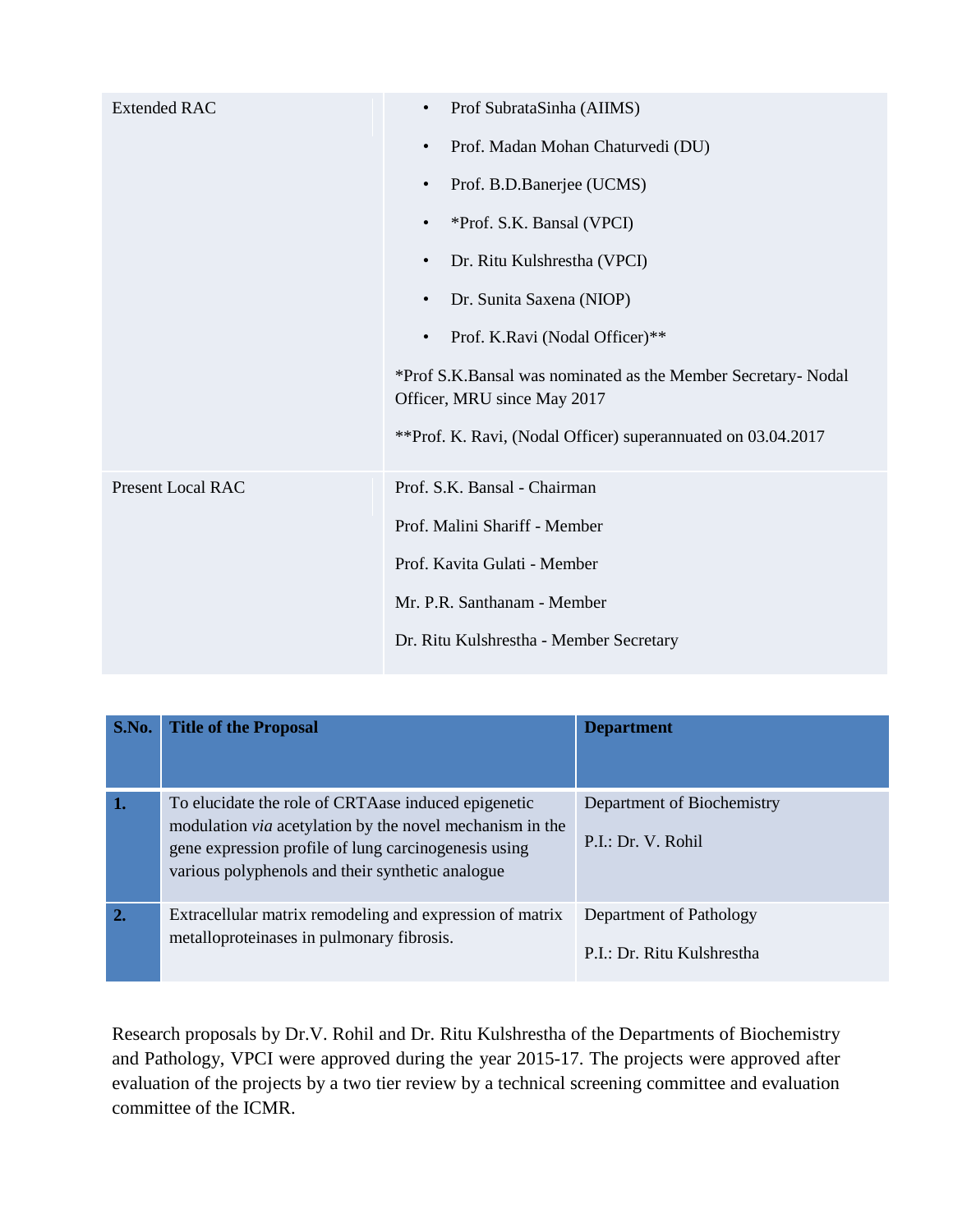### Equipment's procurement



## Extended RAC Members meeting